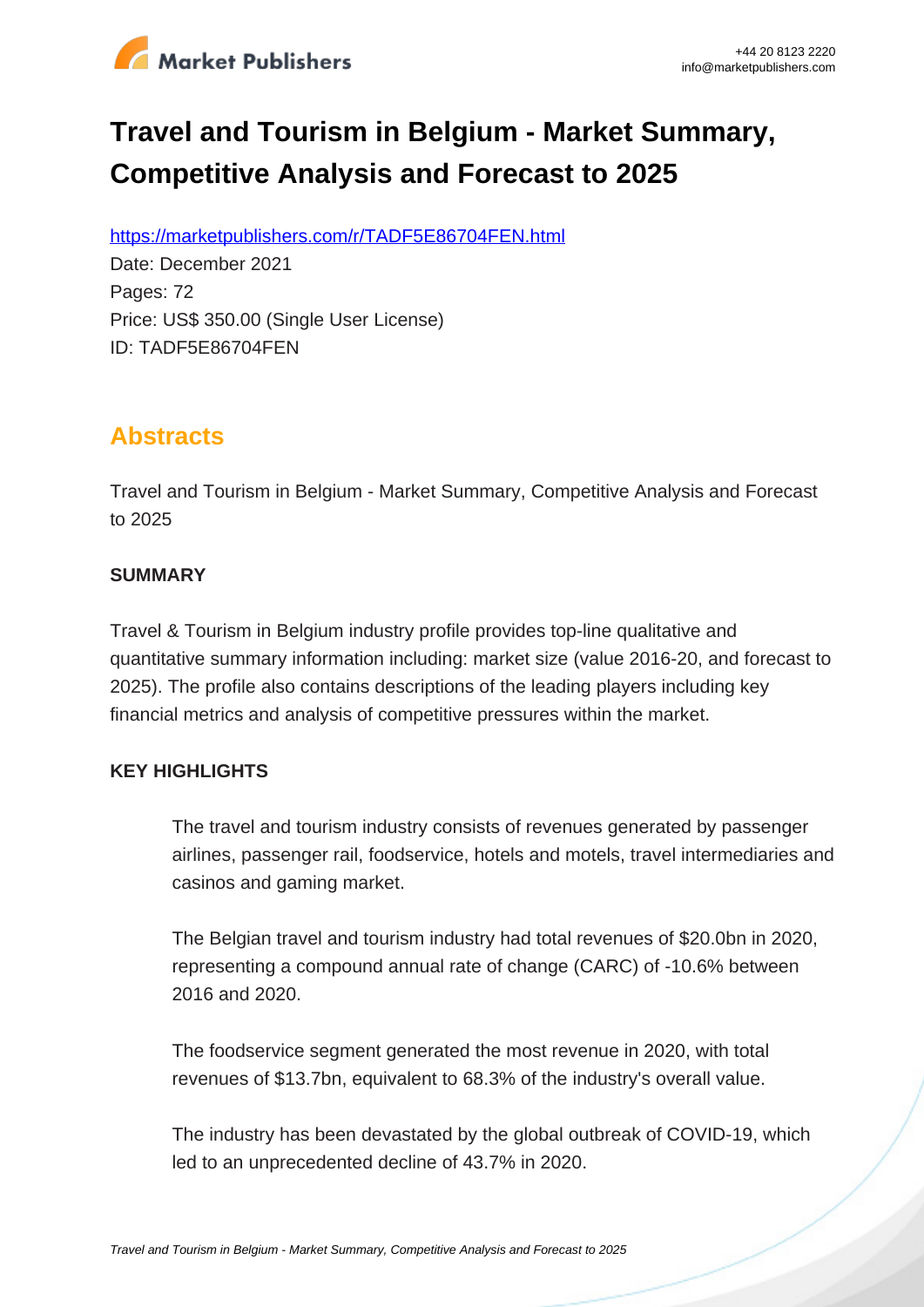

#### **SCOPE**

Save time carrying out entry-level research by identifying the size, growth, major segments, and leading players in the travel & tourism market in Belgium

Use the Five Forces analysis to determine the competitive intensity and therefore attractiveness of the travel & tourism market in Belgium

Leading company profiles reveal details of key travel & tourism market players' global operations and financial performance

Add weight to presentations and pitches by understanding the future growth prospects of the Belgium travel & tourism market with five year forecasts

#### **REASONS TO BUY**

What was the size of the Denmark insurance market by value in 2020?

What will be the size of the Denmark insurance market in 2025?

What factors are affecting the strength of competition in the Denmark insurance market?

How has the market performed over the last five years?

What are the main segments that make up Denmark's insurance market?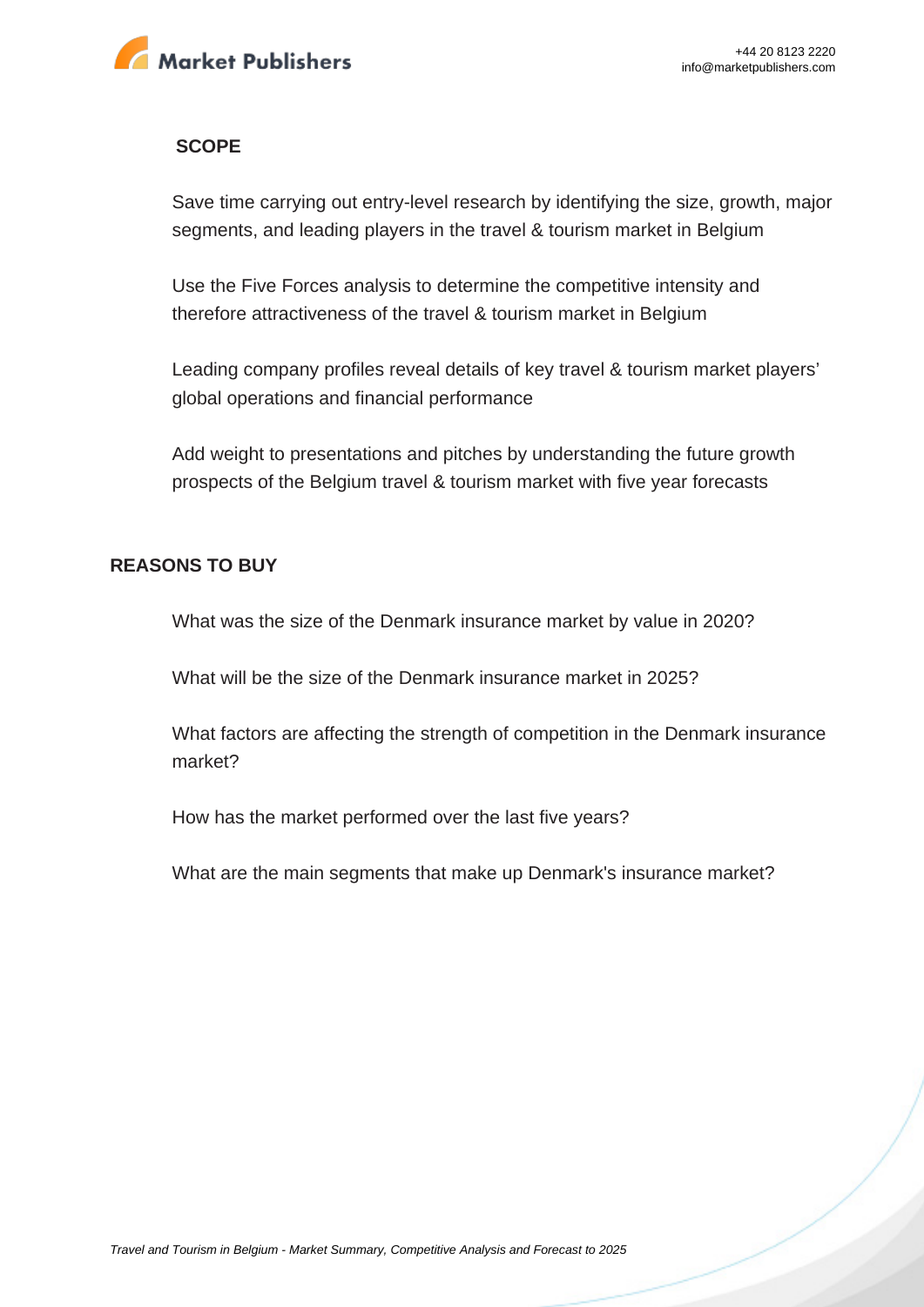

## **Contents**

#### **1 EXECUTIVE SUMMARY**

- 1.1. Market value
- 1.2. Market value forecast
- 1.3. Category segmentation
- 1.4. Geography segmentation
- 1.5. Market rivalry
- 1.6. Competitive Landscape

#### **2 MARKET OVERVIEW**

- 2.1. Market definition
- 2.2. Market analysis

#### **3 MARKET DATA**

3.1. Market value

#### **4 MARKET SEGMENTATION**

- 4.1. Category segmentation
- 4.2. Geography segmentation

#### **5 MARKET OUTLOOK**

5.1. Market value forecast

#### **6 FIVE FORCES ANALYSIS**

- 6.1. Summary
- 6.2. Buyer power
- 6.3. Supplier power
- 6.4. New entrants
- 6.5. Threat of substitutes
- 6.6. Degree of rivalry

### **7 COMPETITIVE LANDSCAPE**

[Travel and Tourism in Belgium - Market Summary, Competitive Analysis and Forecast to 2025](https://marketpublishers.com/report/services/travel-leisure/travel-n-tourism-in-belgium-market-summary-competitive-analysis-n-forecast-to-2025.html)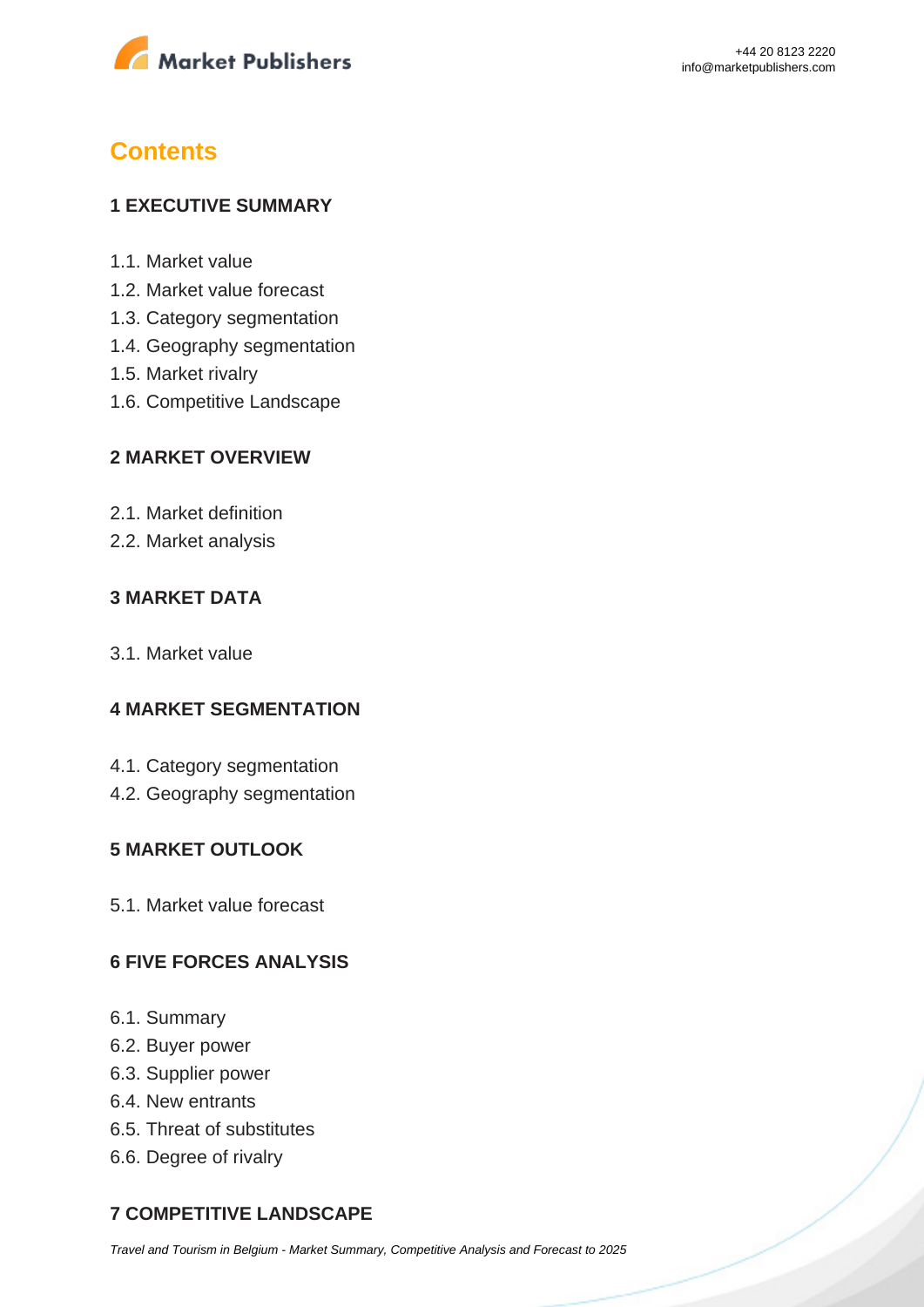

- 7.1. Who are the leading players in the foodservice industry?
- 7.2. What strategies do these leading players follow?
- 7.3. How is technology being used by these leading companies?
- 7.4. Who are the leading players in the hotels and motels industry?
- 7.5. What strategies do these leading players follow?
- 7.6. How is technology being used by the leading companies?
- 7.7. Are there any threats to the leading players?
- 7.8. Who are the leading players in the travel intermediaries market?
- 7.9. What strategies do these leading players follow?
- 7.10. How has the COVID-19 impacted players in the travel and tourism industry?

#### **8 COMPANY PROFILES**

- 8.1. TUI Group
- 8.2. Logis International France
- 8.3. eDreams ODIGEO SA
- 8.4. McDonald's Corp
- 8.5. Expedia Group Inc
- 8.6. Booking Holdings Inc
- 8.7. Hotusa Hotels SA
- 8.8. Accor SA
- 8.9. Yum! Brands, Inc.
- 8.10. Best Western International Inc

#### **9 MACROECONOMIC INDICATORS**

9.1. Country data

#### **10 APPENDIX**

- 10.1. Methodology
- 10.2. Industry associations
- 10.3. Related MarketLine research
- 10.4. About MarketLine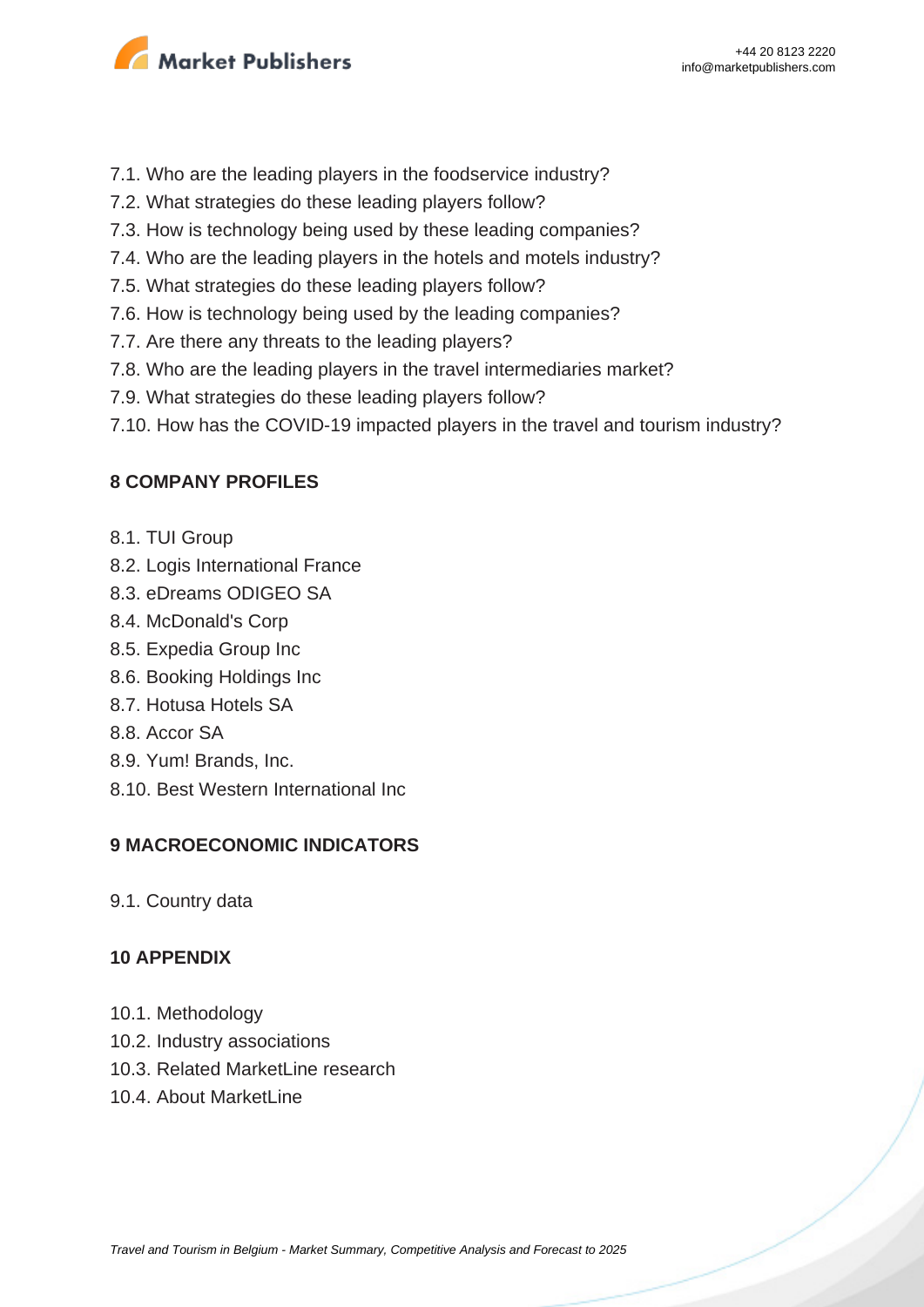

## **List Of Tables**

#### **LIST OF TABLES**

Table 1: Belgium travel & tourism industry value: \$ billion, 2016–20 Table 2: Belgium travel & tourism industry category segmentation: \$ billion, 2020 Table 3: Belgium travel & tourism industry geography segmentation: \$ billion, 2020 Table 4: Belgium travel & tourism industry value forecast: \$ billion, 2020–25 Table 5: TUI Group: key facts Table 6: TUI Group: Annual Financial Ratios Table 7: TUI Group: Key Employees Table 8: TUI Group: Key Employees Continued Table 9: Logis International France: key facts Table 10: Logis International France: Key Employees Table 11: eDreams ODIGEO SA: key facts Table 12: eDreams ODIGEO SA: Annual Financial Ratios Table 13: eDreams ODIGEO SA: Key Employees Table 14: McDonald's Corp: key facts Table 15: McDonald's Corp: Annual Financial Ratios Table 16: McDonald's Corp: Key Employees Table 17: McDonald's Corp: Key Employees Continued Table 18: Expedia Group Inc: key facts Table 19: Expedia Group Inc: Annual Financial Ratios Table 20: Expedia Group Inc: Key Employees Table 21: Expedia Group Inc: Key Employees Continued Table 22: Booking Holdings Inc: key facts Table 23: Booking Holdings Inc: Annual Financial Ratios Table 24: Booking Holdings Inc: Key Employees Table 25: Hotusa Hotels SA: key facts Table 26: Hotusa Hotels SA: Key Employees Table 27: Accor SA: key facts Table 28: Accor SA: Annual Financial Ratios Table 29: Accor SA: Key Employees Table 30: Accor SA: Key Employees Continued Table 31: Yum! Brands, Inc.: key facts Table 32: Yum! Brands, Inc.: Annual Financial Ratios Table 33: Yum! Brands, Inc.: Key Employees Table 34: Yum! Brands, Inc.: Key Employees Continued Table 35: Best Western International Inc: key facts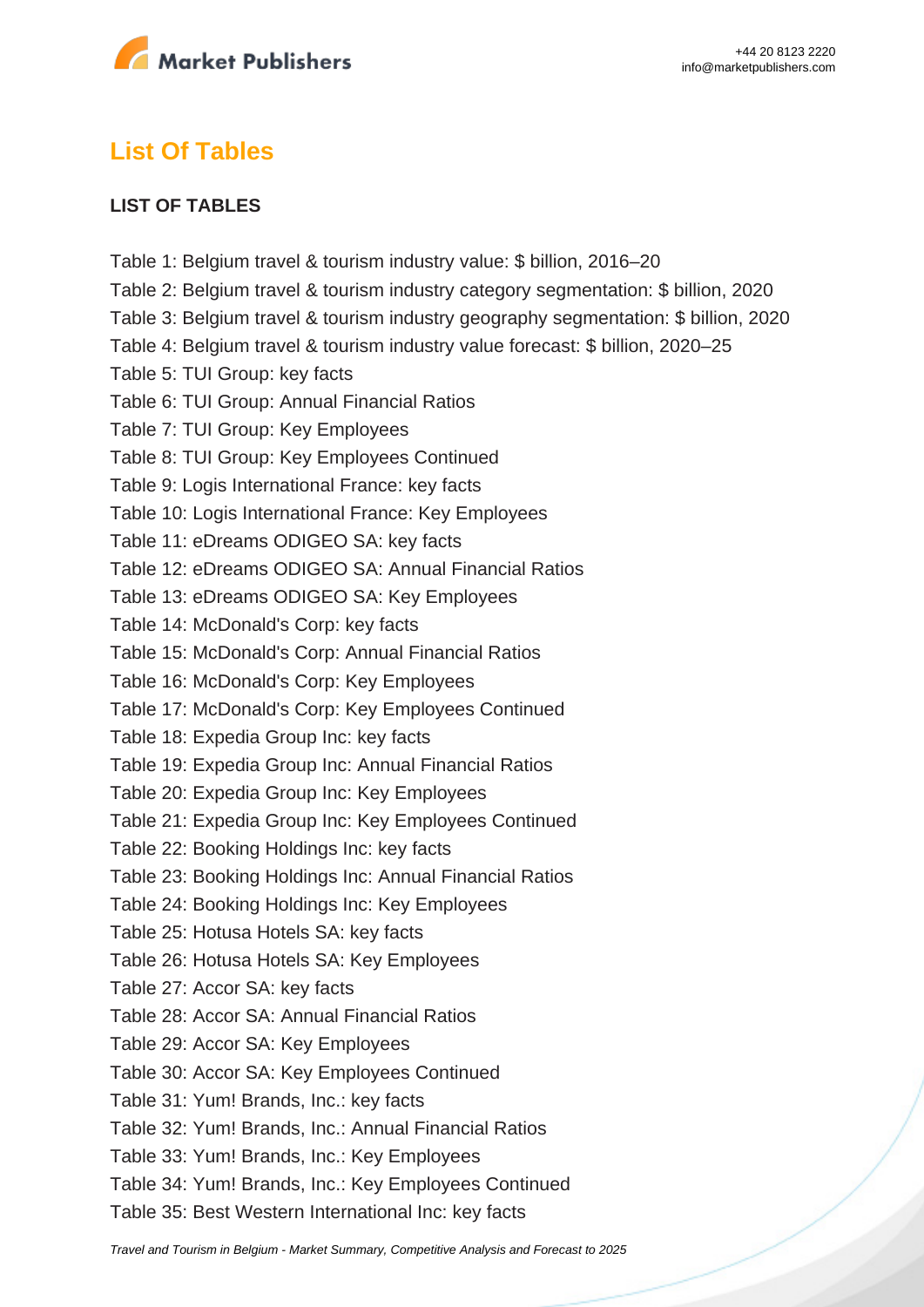

- Table 36: Best Western International Inc: Key Employees
- Table 37: Best Western International Inc: Key Employees Continued
- Table 38: Belgium size of population (million), 2016–20
- Table 39: Belgium gdp (constant 2005 prices, \$ billion), 2016–20
- Table 40: Belgium gdp (current prices, \$ billion), 2016–20
- Table 41: Belgium inflation, 2016–20
- Table 42: Belgium consumer price index (absolute), 2016–20
- Table 43: Belgium exchange rate, 2016–20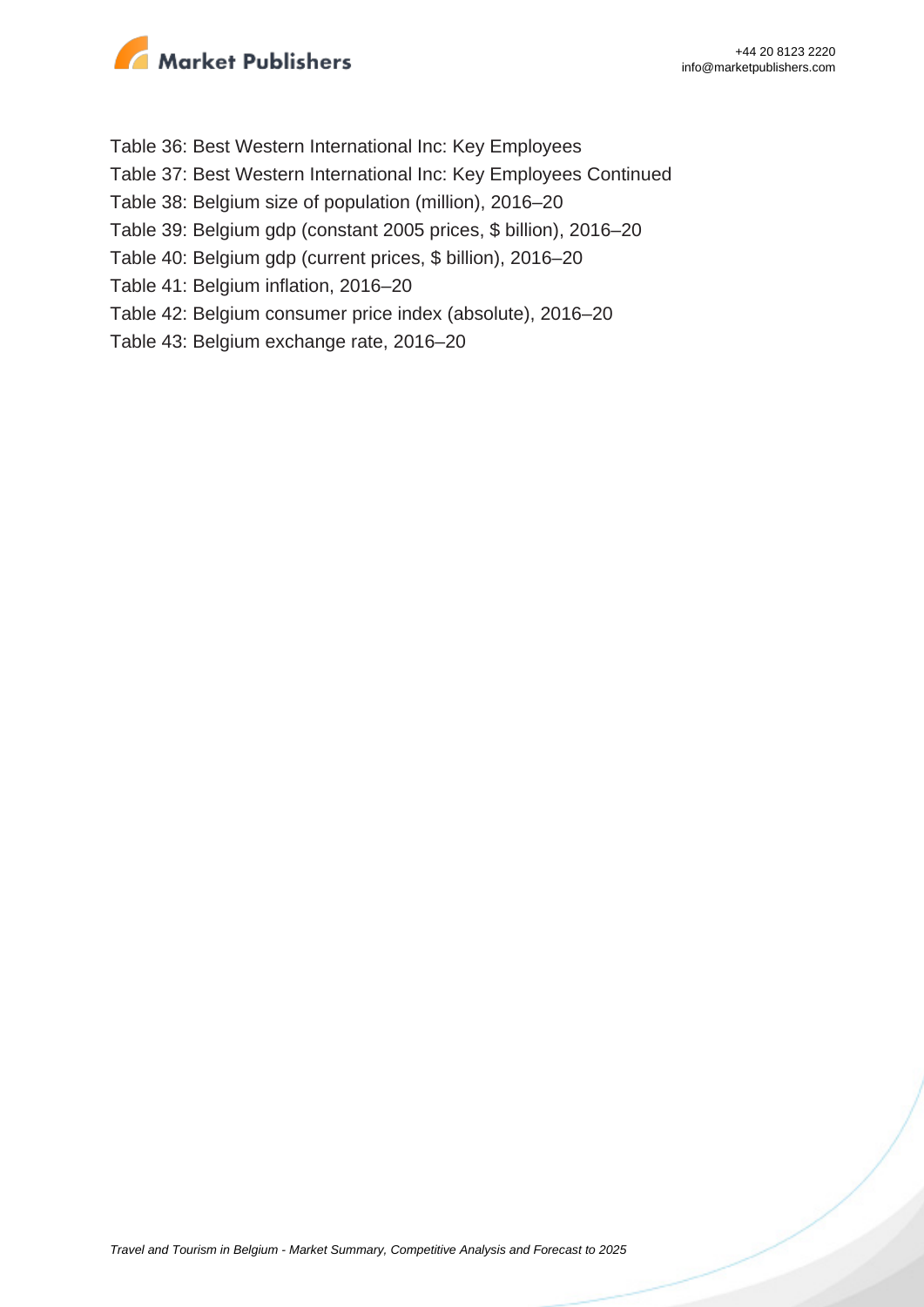

# **List Of Figures**

#### **LIST OF FIGURES**

Figure 1: Belgium travel & tourism industry value: \$ billion, 2016–20

Figure 2: Belgium travel & tourism industry category segmentation: % share, by value, 2020

Figure 3: Belgium travel & tourism industry geography segmentation: % share, by value, 2020

Figure 4: Belgium travel & tourism industry value forecast: \$ billion, 2020–25

Figure 5: Forces driving competition in the travel & tourism industry in Belgium, 2020

Figure 6: Drivers of buyer power in the travel & tourism industry in Belgium, 2020

Figure 7: Drivers of supplier power in the travel & tourism industry in Belgium, 2020

Figure 8: Factors influencing the likelihood of new entrants in the travel & tourism industry in Belgium, 2020

Figure 9: Factors influencing the threat of substitutes in the travel & tourism industry in Belgium, 2020

Figure 10: Drivers of degree of rivalry in the travel & tourism industry in Belgium, 2020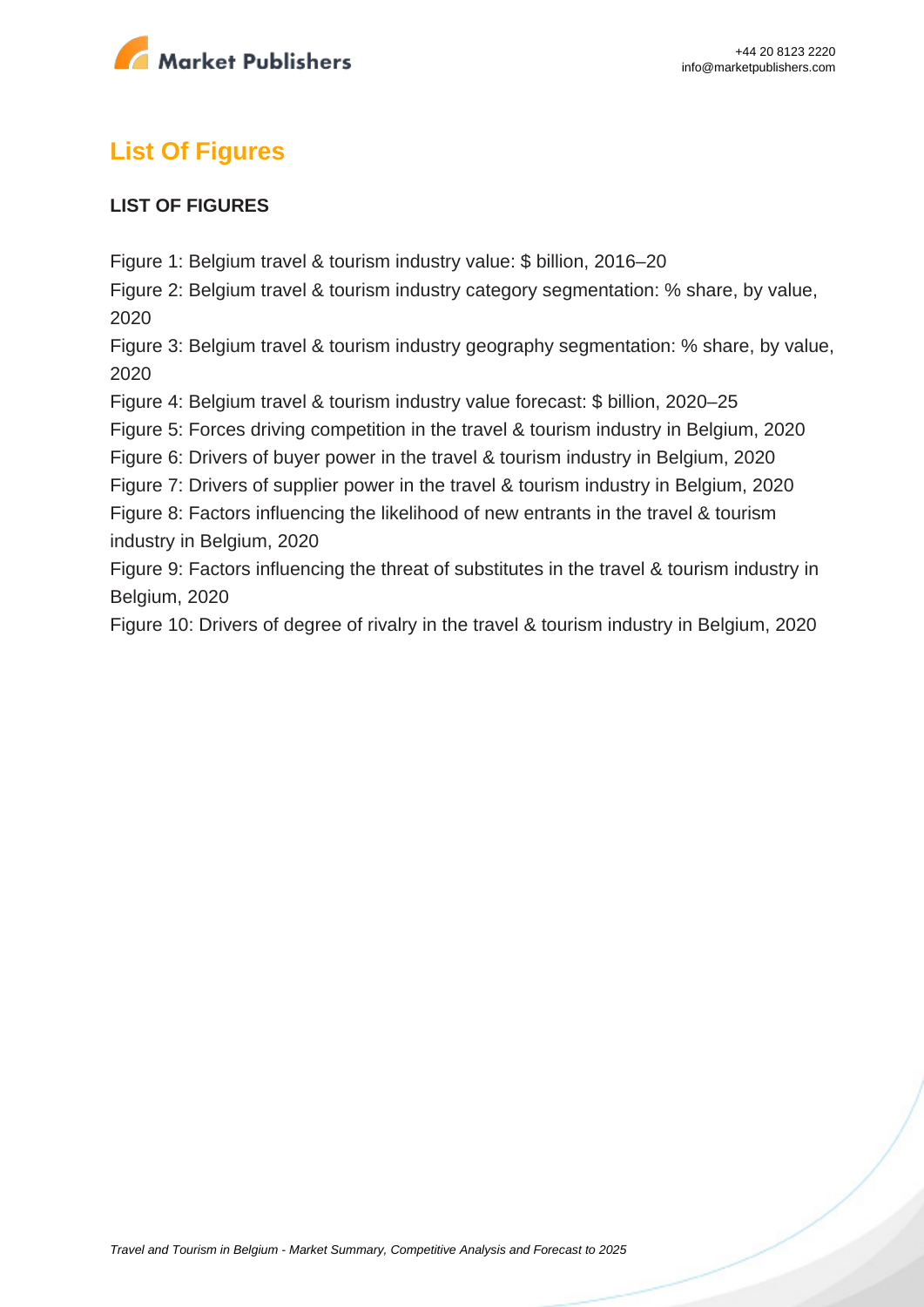

#### I would like to order

Product name: Travel and Tourism in Belgium - Market Summary, Competitive Analysis and Forecast to 2025

Product link: [https://marketpublishers.com/r/TADF5E86704FEN.html](https://marketpublishers.com/report/services/travel-leisure/travel-n-tourism-in-belgium-market-summary-competitive-analysis-n-forecast-to-2025.html)

Price: US\$ 350.00 (Single User License / Electronic Delivery) If you want to order Corporate License or Hard Copy, please, contact our Customer Service: [info@marketpublishers.com](mailto:info@marketpublishers.com)

### Payment

To pay by Credit Card (Visa, MasterCard, American Express, PayPal), please, click button on product page [https://marketpublishers.com/r/TADF5E86704FEN.html](https://marketpublishers.com/report/services/travel-leisure/travel-n-tourism-in-belgium-market-summary-competitive-analysis-n-forecast-to-2025.html)

To pay by Wire Transfer, please, fill in your contact details in the form below:

First name: Last name: Email: Company: Address: City: Zip code: Country: Tel: Fax: Your message:

\*\*All fields are required

Custumer signature

Please, note that by ordering from marketpublishers.com you are agreeing to our Terms & Conditions at<https://marketpublishers.com/docs/terms.html>

To place an order via fax simply print this form, fill in the information below and fax the completed form to +44 20 7900 3970